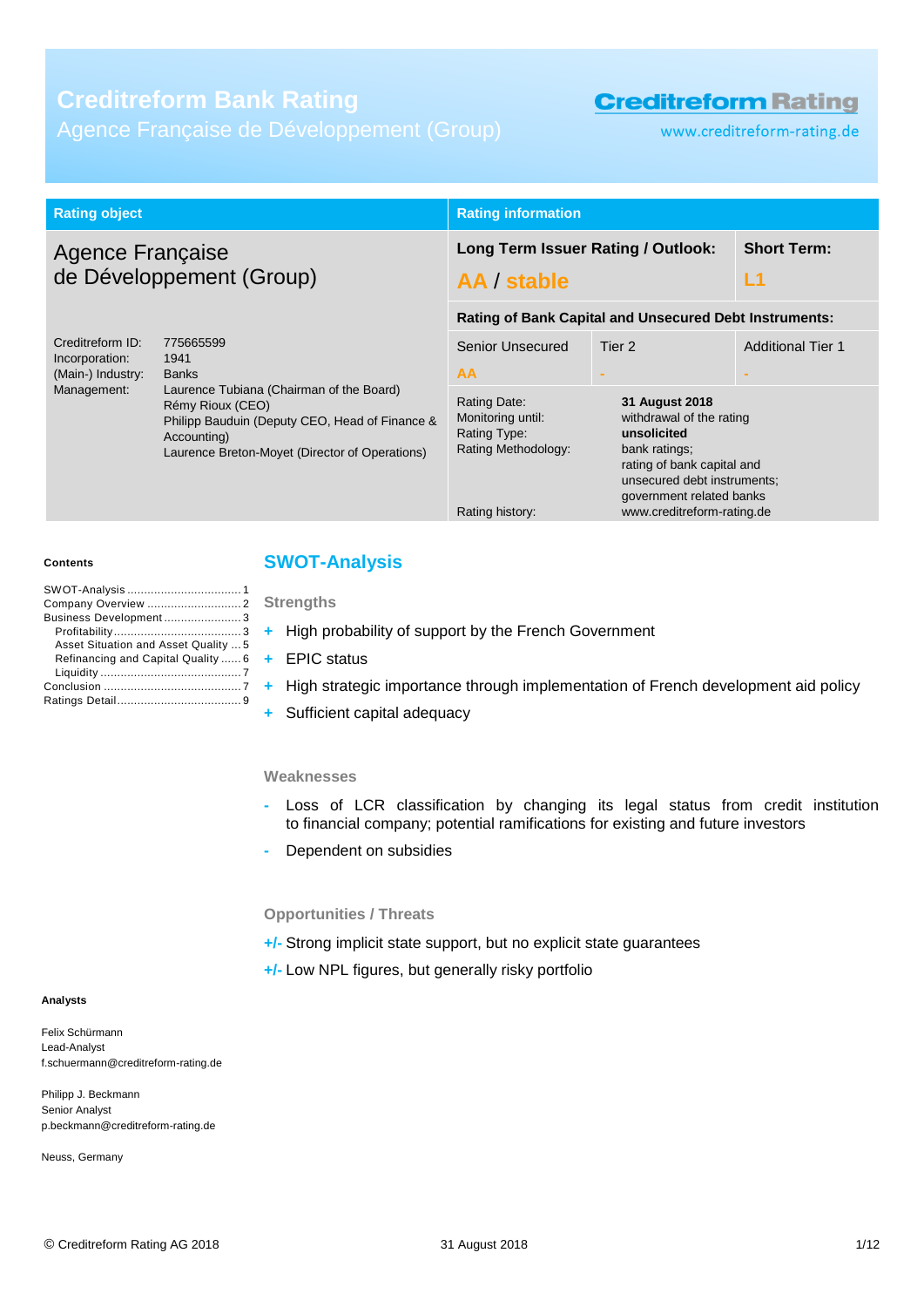www.creditreform-rating.de

### <span id="page-1-0"></span>**Company Overview**

Agence Française de Développement (in the following AFD) is a public development bank in France. Its role is to carry out financial operations which contribute to the implementation of the French State's development aid policy. The aim is to fight poverty and promote sustainable development, mainly in developing parts of the world. It was founded in 1941 by Charles de Gaulle with the aim to provide Free France with a financial institution to act as treasury, central bank and development bank. Over the years, the bank became a central fund for France's overseas territories and ultimately transformed into a development bank with a focus on project financing that is operating through 85 field offices in 108 countries. AFD assists in, monitors and finances more than 2,500 development projects. These projects encompass sectors such as energy, healthcare, biodiversity, water, digital technology, professional training, among others.

The AFD has a dual status in France, being both a French public undertaking (EPIC: *Etablissement Public à Caractère Industriel et Commercial*) as well as a financial company (*Société de Financement*) regulated by the French national banking authority (ACPR). EPICs are legal entities governed by public law which have a distinct legal personality from the state, financial independence and certain special powers, such as performing one or more public service tasks. The status entails a number of legal consequences, such as the inapplicability of insolvency and bankruptcy procedures under ordinary law.

The AFD is wholly owned by the French State. The consolidation scope of the bank consists of eight legal entities, five of which are wholly consolidated. Proparco promotes development projects, acquires equity stakes and grants loans in regions AFD is mandated to operate in. Sogeform provides partial guarantees for credit institutions in French overseas departments and collectivities. Fisea promotes the growth of small and medium enterprises (SMEs) in Africa. Soderag grants loans and acquires equity stakes in the Antilles and Guiana region. Propasia creates a regional investment platform.



A detailed look at the consolidation scope of AFD can be taken in Chart 1 below: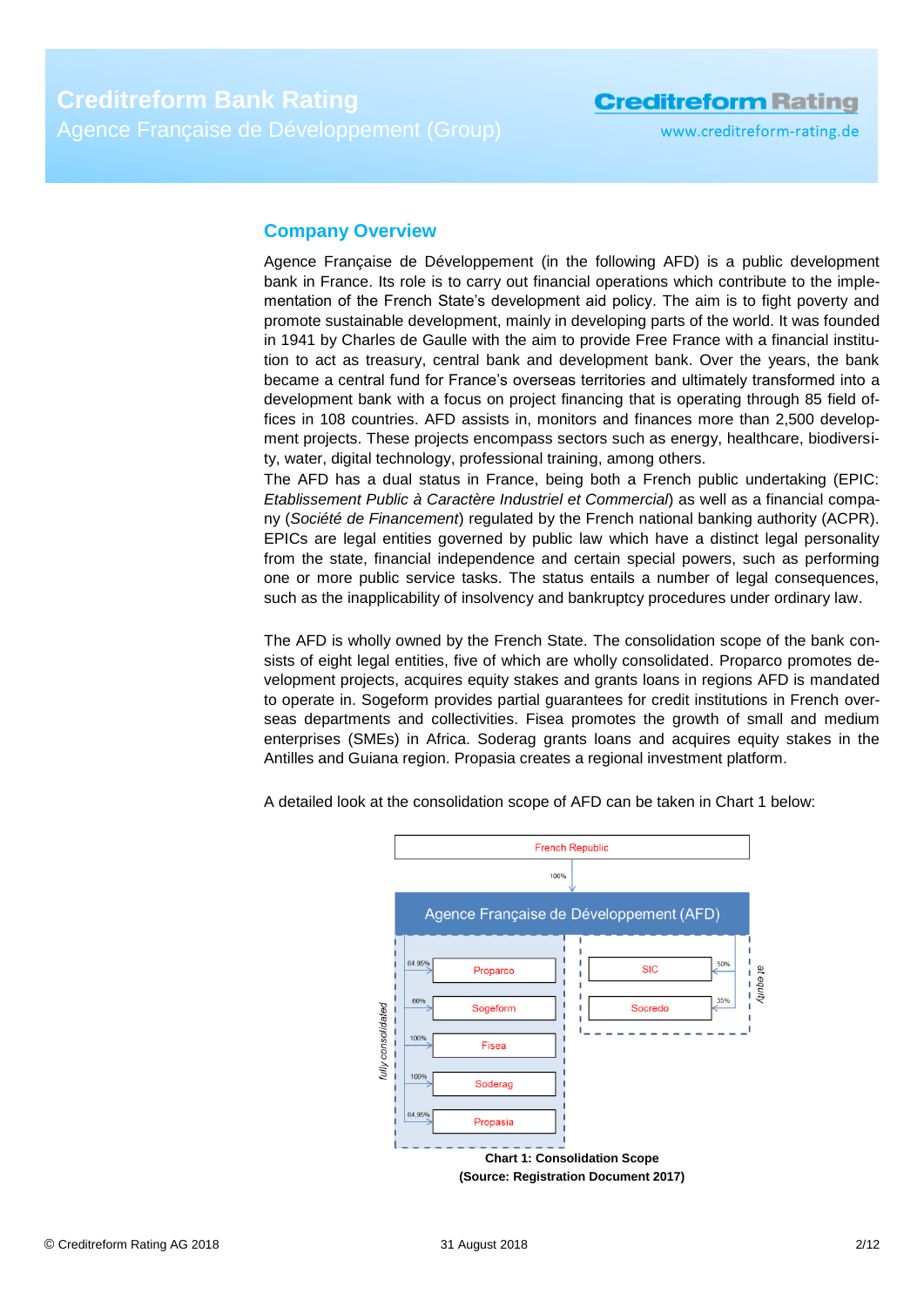### <span id="page-2-0"></span>**Business Development**

### <span id="page-2-1"></span>**Profitability**

AFD's profitability has steadily increased over the observed period, but profited from low cost of risk and a low tax burden in 2017.

The operating income increased by 2.06%, mainly through higher net interest and net fee income, which increased each over 13% compared to the previous year. Interest expense declined more than interest income, resulting in a net increase. The increase in net fee income was due to higher fee income and lesser fee expenses. The net trading income was lower than in the previous year, as both net gains on financial instruments at fair value as well as on available-for-sale assets declined year-over-year (YOY). The (reversal of) provisions for depreciation/amortization are included in the asset write-downs in Figure 1 below. The main constituent of non-interest income was subsidies, which declined by €8.4m YOY. Overall, operating income rose by 2.1% (+€15m).

Personnel expenses accounted for 60.7% of all expenses, and increased markedly by 12.4% (+€26m) due to an increase in wages and bonuses, social security expenses and profit sharing. Employment throughout the group increased by about 10% (1,978 in 2017 vs 1,811 in 2016), explaining the increase in personnel costs to a large degree.

Other expenses increased by 14% (+€19m), predominantly due to an increase in the use of "outside services". Overall, operating expenses rose by 13% (+€45m).

As a result, the pre-impairment operating-profit fell by  $E29.5m$  (-7.4%), after three successive increases in the observed period.

Cost of risk was lower by over three quarters compared to the previous year. Provisions net of reversals remained relatively unchanged for individual impairments of nonsovereign loans. Through fewer provisions and more reversals, total collective provisions and impairment were net positive, reducing the overall cost of risk tremendously. Including provisions on available-for-sale assets, cost of risk in 2017 was €22.1m, compared to €107.5m in 2016.

Through lower cost of risk, the pre-tax profit of AFD increased by 19.2% (+55.9m), and the net profit increased by 24.9% (+66.3m).

The low tax burden is due to the fact that only income from property and from representing mainland credit institutions in the French Overseas Departments, as well as AFD's refinancing activity with regard to its Proparco subsidiary, are subject to corporate tax.

A detailed group income statement for the years of 2014 through 2017 can be found in Figure 1 below: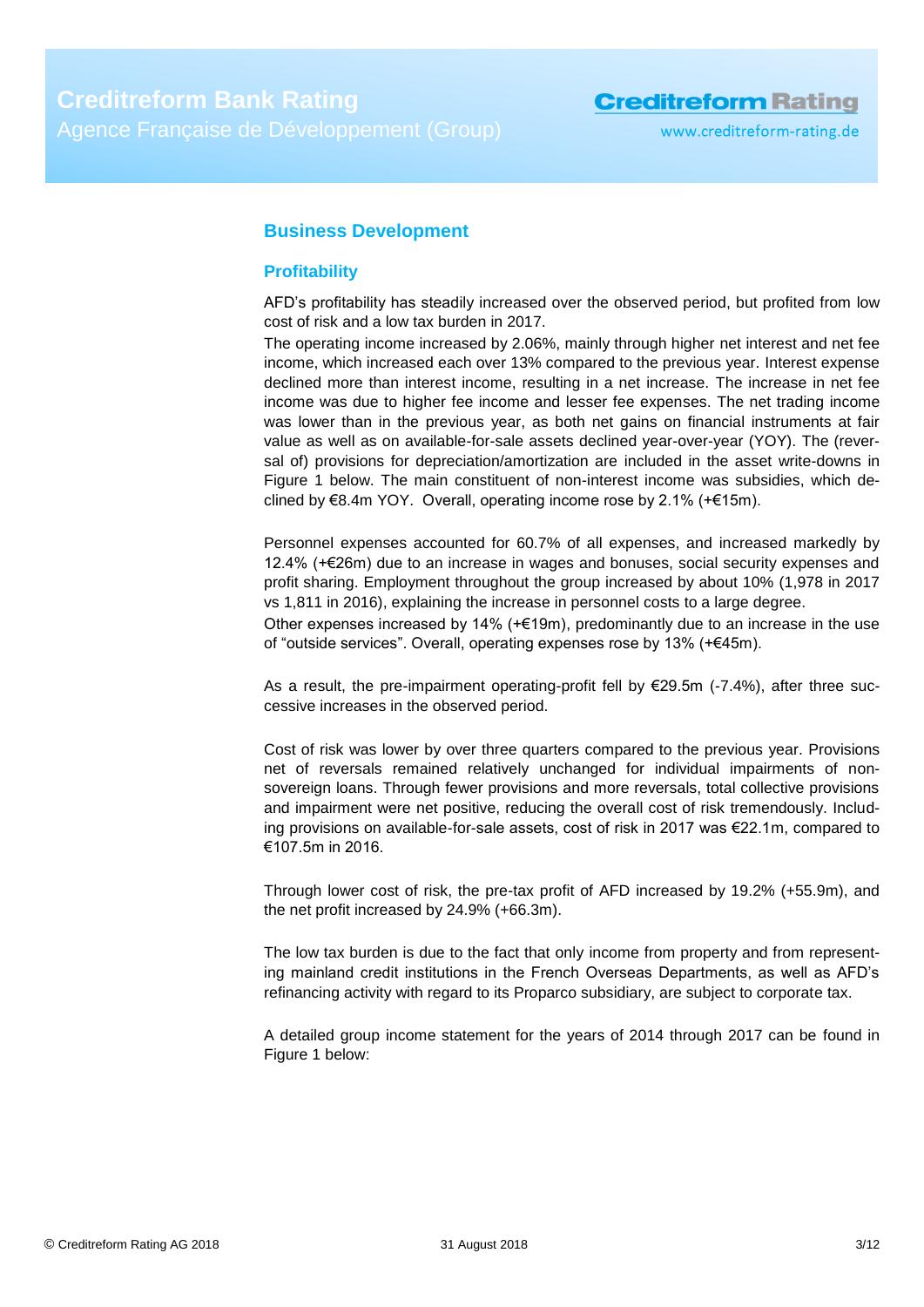www.creditreform-rating.de

| <b>Income Statement</b>                | 2014      | %     | 2015         | %     | 2016       | %     | 2017           | %     |
|----------------------------------------|-----------|-------|--------------|-------|------------|-------|----------------|-------|
| Income ( $6000$ )                      |           |       |              |       |            |       |                |       |
| Net Interest Income                    | 221.898   | 41,9% | 305.905      | 48,8% | 311.696    | 42,0% | 352.795        | 46,6% |
| Net Fee & Commission Income            | 63.726    | 12,0% | 69.943       | 11,2% | 75.415     | 10,2% | 85.918         | 11,3% |
| Net Insurance Income                   | $\Omega$  | 0.0%  | $\mathbf{0}$ | 0,0%  | $\Omega$   | 0.0%  | $\overline{0}$ | 0,0%  |
| Net Trading Income                     | 27.405    | 5,2%  | 18.556       | 3,0%  | 142.810    | 19,2% | 125.013        | 16,5% |
| <b>Equity Accounted Results</b>        | 5.796     | 1,1%  | 9.704        | 1,5%  | 7.838      | 1,1%  | 4.596          | 0,6%  |
| Dividends from Equity Instruments      | <b>NA</b> | 0.0%  | <b>NA</b>    | 0.0%  | <b>NA</b>  | 0.0%  | <b>NA</b>      | 0,0%  |
| <b>Rental Revenue</b>                  | <b>NA</b> | 0,0%  | <b>NA</b>    | 0,0%  | <b>NA</b>  | 0.0%  | <b>NA</b>      | 0,0%  |
| Lease and Rental Revenue               | <b>NA</b> | 0,0%  | <b>NA</b>    | 0,0%  | <b>NA</b>  | 0.0%  | <b>NA</b>      | 0.0%  |
| Other Noninterest Income               | 210.358   | 39,8% | 222.426      | 35,5% | 204.295    | 27,5% | 188.984        | 25,0% |
| <b>Operating Income</b>                | 529.183   | 100%  | 626.534      | 100%  | 742.054    | 100%  | 757.306        | 100%  |
| Expenses (€000)                        |           |       |              |       |            |       |                |       |
| Depreciation and Amortisation          | <b>NA</b> | 0,0%  | <b>NA</b>    | 0,0%  | <b>NA</b>  | 0.0%  | <b>NA</b>      | 0,0%  |
| Personnel Expense                      | 184.769   | 62.1% | 192.812      | 62.6% | 209.433    | 61.1% | 235.483        | 60,7% |
| Occupancy & Equipment                  | <b>NA</b> | 0,0%  | <b>NA</b>    | 0,0%  | <b>NA</b>  | 0.0%  | <b>NA</b>      | 0,0%  |
| Tech & Communications Expense          | <b>NA</b> | 0,0%  | <b>NA</b>    | 0,0%  | <b>NA</b>  | 0.0%  | <b>NA</b>      | 0,0%  |
| Marketing and Promotion Expense        | <b>NA</b> | 0,0%  | <b>NA</b>    | 0,0%  | <b>NA</b>  | 0.0%  | <b>NA</b>      | 0,0%  |
| <b>Other Provisions</b>                | <b>NA</b> | 0,0%  | <b>NA</b>    | 0,0%  | <b>NA</b>  | 0.0%  | <b>NA</b>      | 0,0%  |
| Other Expense                          | 112.645   | 37,9% | 115.430      | 37,4% | 133,577    | 38,9% | 152.259        | 39,3% |
| <b>Operating Expense</b>               | 297.414   | 100%  | 308.242      | 100%  | 343.010    | 100%  | 387.742        | 100%  |
| Operating Profit & Impairment (€000)   |           |       |              |       |            |       |                |       |
| <b>Pre-impairment Operating Profit</b> | 231.769   |       | 318.292      |       | 399.044    |       | 369.564        |       |
| Asset Writedowns                       | 85.872    |       | 119.157      |       | 107.491    |       | 22.131         |       |
| Net Income (€000)                      |           |       |              |       |            |       |                |       |
| Nonrecurring Revenue                   | <b>NA</b> |       | <b>NA</b>    |       | <b>NA</b>  |       | <b>NA</b>      |       |
| Nonrecurring Expense                   | <b>NA</b> |       | <b>NA</b>    |       | <b>NA</b>  |       | <b>NA</b>      |       |
| <b>Pre-tax Profit</b>                  | 145.897   |       | 199.135      |       | 291.552    |       | 347.434        |       |
| Income Tax Expense                     | 13.459    | 9.2%  | 16.044       | 8,1%  | 25.474     | 8,7%  | 15.075         | 4,3%  |
| <b>Discontinued Operations</b>         | $\Omega$  |       | $\Omega$     |       | $\sqrt{ }$ |       | $\overline{0}$ |       |
| <b>Net Profit</b>                      | 132.438   |       | 183.091      |       | 266.078    |       | 332.359        |       |

**Figure 1: Group income statement (Source: S&P Global Market Intelligence)**

Through the increased net profit, related income ratios increased across the board. The return on average assets (ROAA) and return on risk-weighted assets (RORWA) increased by 18.7% and 16.2% each. The return on average equity (ROAE) decreased due to technical reasons, however. The conversion of Tier 2 capital worth €2.4bn in 2016 almost doubled the equity in the capital strengthening scheme by the French State. The net interest margin was relatively low. The interest rate risk is mitigated by micro-hedging schemes. The cost income ratio (CIR) was very low at 51.2%, but profited from subsidies boosting the operating income. The CIR would have been approximately 70% without subsidies, a figure closer to commercial bank peers.

A detailed overview of the income ratios for the years of 2014 through 2017 can be found in Figure 2 below:

| Income Ratios (%)               | 2014  | $\%$    | 2015  | $\frac{9}{6}$ | 2016  | $\frac{9}{6}$ | 2017  | $\frac{9}{6}$ |
|---------------------------------|-------|---------|-------|---------------|-------|---------------|-------|---------------|
| Return on Average Assets (ROAA) | 0,47  | $-0.22$ | 0,55  | 0.08          | 0,72  | 0.18          | 0,86  | 0.13          |
| Return on Equity (ROAE)         | 4,54  | $-1,54$ | 5.90  | 1,36          | 5.90  | 0.01          | 5,58  | $-0.32$       |
| RoRWA                           | 0,46  | $-0,20$ | 0.56  | 0.11          | 0,78  | 0.22          | 0,91  | 0,13          |
| Net Interest Margin             | 0,80  | $-0.12$ | 0.94  | 0.14          | 0.87  | $-0.06$       | 0.94  | 0.06          |
| Cost income Ratio ex. Trading   | 59.27 | $-3,42$ | 50.70 | $-8.57$       | 57.24 | 6,54          | 61,32 | 4,08          |
| Cost income Ratio               | 56.20 | 0,95    | 49.20 | $-7.00$       | 46.22 | $-2,97$       | 51.20 | 4,98          |
| Change in % Points              |       |         |       |               |       |               |       |               |

**Figure 2: Group key earnings figures (Source: S&P Global Market Intelligence)**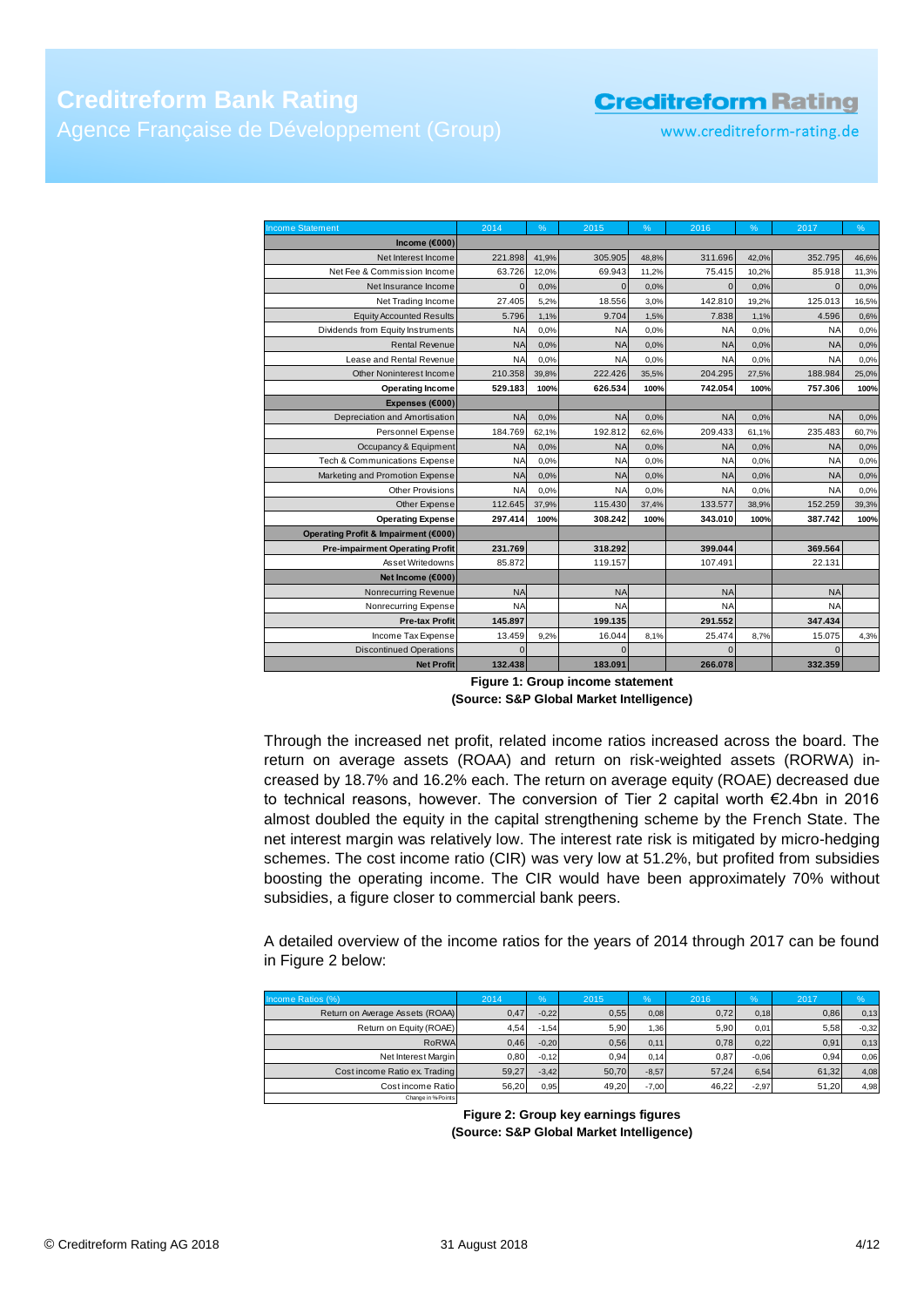### <span id="page-4-0"></span>**Asset Situation and Asset Quality**

The financial assets of AFD increased by  $5.8\%$  (+ $\epsilon$ 2.1bn) last year. Net loans to customers grew by approximately 5% (+€1.2bn), mainly through growth in activity. Furthermore, increases from cash due from central banks and total securities (mainly financial assets for sale) elevated the financial assets to €38.7bn. Total assets stood at €39.7, an increase of €2bn over last year.

In terms of disbursements in ongoing operations in 2017, 70% were sovereign concessional loans, either directly or indirectly. Non-sovereign loans accounted for 21% of disbursements, while subsidies were responsible for 7%.

AFD and Proparco account for 99% of the balance sheet's outstandings. The loan outstandings are diversified across dozens of developing countries. The largest exposures are outlined in Chart 2 below:



**Chart 2: Geographic distribution of outstanding loans (Source: Registration Document 2017 of AFD)**

A detailed look at the development of the asset side of the balance sheet for the years of 2014 through 2017 can be taken in Figure 3 below:

| Assets $(6000)$                          | 2014       | $\%$  | 2015       | %     | 2016       | $\frac{9}{6}$ | 2017       | %     |
|------------------------------------------|------------|-------|------------|-------|------------|---------------|------------|-------|
| Cash and Balances with Central Banks     | 48.069     | 0,2%  | 30.448     | 0,1%  | 173.209    | 0.5%          | 1.016.778  | 2.6%  |
| Net Loans to Banks                       | 6.850.872  | 21,9% | 7.482.931  | 20,9% | 6.834.178  | 18,1%         | 6.613.638  | 16,7% |
| Net Loans to Customers                   | 19.446.296 | 62.2% | 21.859.010 | 61,0% | 24.219.887 | 64.2%         | 25.437.510 | 64,0% |
| <b>Total Securities</b>                  | 4.196.217  | 13.4% | 5.452.744  | 15,2% | 5.362.622  | 14.2%         | 5.655.234  | 14,2% |
| <b>Financial Assets</b>                  | 30.541.454 | 98%   | 34.825.133 | 97%   | 36.589.896 | 97%           | 38.723.160 | 97%   |
| Equity Accounted Investments             | 166.578    | 0,5%  | 160.139    | 0,4%  | 165.982    | 0,4%          | 146.156    | 0.4%  |
| Other Investments                        | <b>NA</b>  | 0,0%  | <b>NA</b>  | 0,0%  | <b>NA</b>  | 0.0%          | <b>NA</b>  | 0.0%  |
| Insurance Assets                         | <b>NA</b>  | 0.0%  | <b>NA</b>  | 0,0%  | <b>NA</b>  | 0.0%          | <b>NA</b>  | 0.0%  |
| Noncurrent Assets HFS & Discontinued Ops | <b>NA</b>  | 0,0%  | <b>NA</b>  | 0,0%  | <b>NA</b>  | 0.0%          | <b>NA</b>  | 0.0%  |
| Tangible and Intangible Assets           | 215.028    | 0.7%  | 216.194    | 0,6%  | 218,925    | 0,6%          | 226,012    | 0,6%  |
| Tax Assets                               | 21.967     | 0,1%  | 21.967     | 0,1%  | 23.079     | 0,1%          | 22.683     | 0,1%  |
| <b>Total Other Assets</b>                | 297.506    | 1,0%  | 610.811    | 1,7%  | 751.496    | 2,0%          | 599.443    | 1,5%  |
| <b>Total Assets</b>                      | 31.242.533 | 100%  | 35.834.244 | 100%  | 37.749.378 | 100%          | 39.717.454 | 100%  |

**Figure 3: Development of assets**

**(Source: S&P Global Market Intelligence)**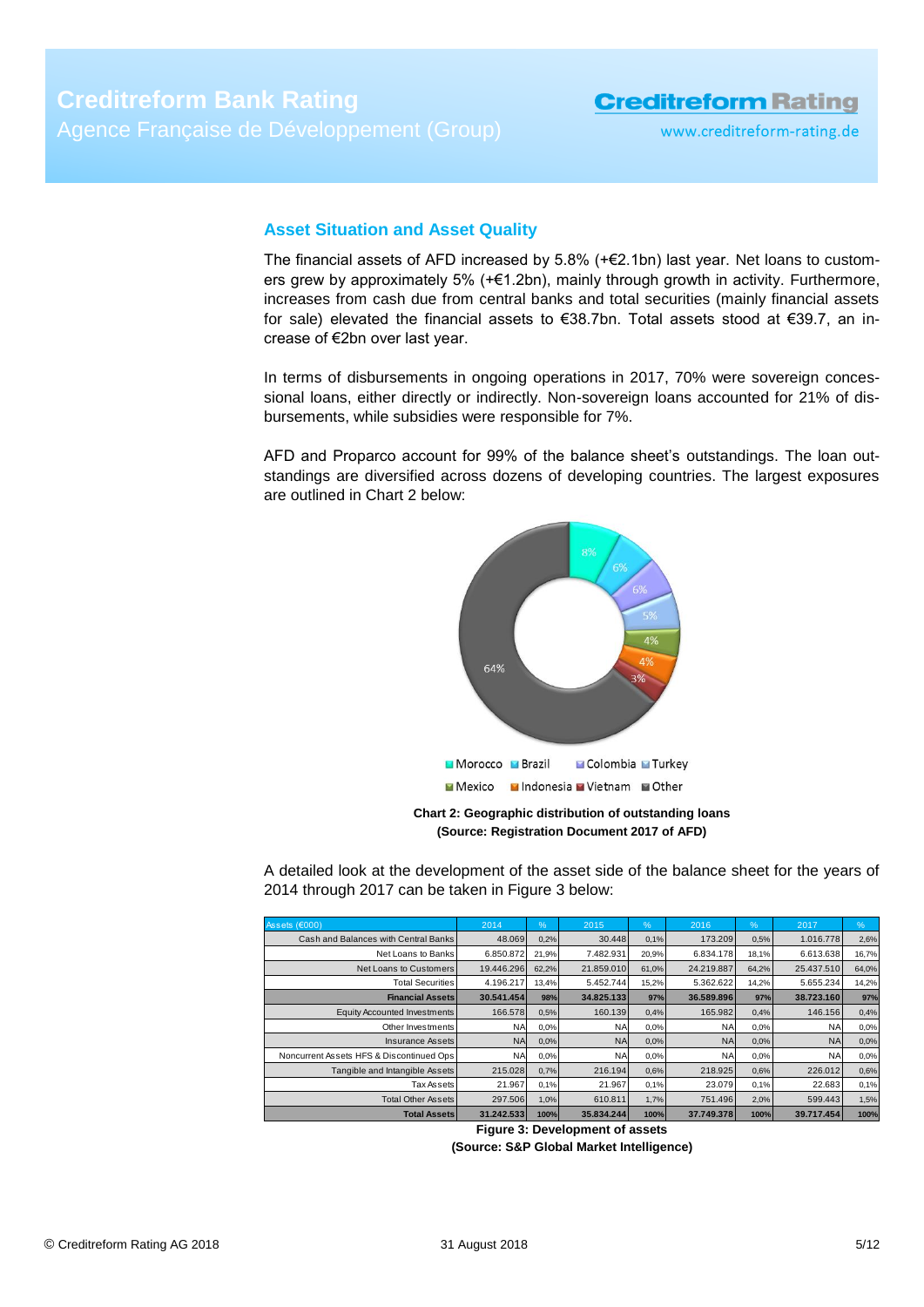The non-performing loans ratio (NPL) was very low, considering that AFD is dealing almost exclusively in and with developing countries. Reserves completely matched doubtful outstandings in the last four years.

The risk-weighted assets ratio (RWA) stood at or above 100% of total assets due to the inherent risks involved in doing business in and with developing countries.

A detailed overview of the asset quality for the years of 2014 through 2017 can be found in Figure 4 below:

| Asset-Quality (%)                          | 2014      | $\frac{1}{2}$ | 2015      | $\frac{9}{6}$ | 2016      | $\frac{6}{6}$ | 2017      | $\%$      |
|--------------------------------------------|-----------|---------------|-----------|---------------|-----------|---------------|-----------|-----------|
| Non Performing Loans (NPL) / Loans*        | 3,05      | $-0.17$       | 2.90      | $-0.15$       | 2,77      | $-0,13$       | 2,72      | $-0,05$   |
| NPL / RWA*                                 | 1.88      | $-0.06$       | 1.90      | 0.02          | 1,93      | 0.03          | 1,79      | $-0,13$   |
| Potential Problem Loans / NPL              | <b>NA</b> | <b>NA</b>     | <b>NA</b> | <b>NA</b>     | <b>NA</b> | <b>NA</b>     | <b>NA</b> | <b>NA</b> |
| Reserves / Impaired Loans                  | 98.06     | $-6.01$       | 100.78    | 2.72          | 107.93    | 7.14          | 101.51    | $-6,42$   |
| Net Write-offs / Risk-adjusted Assets      | <b>NA</b> | <b>NA</b>     | <b>NA</b> | <b>NA</b>     | <b>NA</b> | <b>NA</b>     | <b>NA</b> | <b>NA</b> |
| Risk-weighted Assets/Assets                | 101.06    | $-2.10$       | 93.38     | $-7.68$       | 92.29     | $-1.10$       | 97.09     | 4,81      |
| "Doubtful Outstandings" are considered NPL |           |               |           |               |           |               |           |           |

Change in %-Points

**Figure 4: Development of asset quality (Source: S&P Global Market Intelligence)**

### <span id="page-5-0"></span>**Refinancing and Capital Quality**

AFD refinanced its growth by four public issues, six private issues and three tap issues with a total worth of €6.2bn in 2017. Overall refinancing happens almost exclusively through equity and debt instruments.

The sudden jump in total equity in 2016 came from a €2.4bn conversion of Tier 2 loans in 2016 into CET1 to strengthen the capital base of AFD.

Due to AFD's outstanding equity ratio and the likelihood of state support, AFD's preferred senior unsecured debt instruments have not been notched down in comparison to the long term issuer rating.

A detailed overview of the development of liabilities for the years of 2014 through 2017 can be found in Figure 5 below:

| Liabilities (€000)                          | 2014       | %         | 2015       | %     | 2016       | %        | 2017       | %     |
|---------------------------------------------|------------|-----------|------------|-------|------------|----------|------------|-------|
| <b>Total Deposits from Banks</b>            | 8.074      | 0,0%      | 1.327      | 0.0%  | 4.506      | 0.0%     | 17.136     | 0,1%  |
| <b>Total Deposits from Customers</b>        | 1.535      | 0.0%      | 1.954      | 0.0%  | 1.937      | 0.0%     | 2.187      | 0,0%  |
| <b>Total Debt</b>                           | 23.755.279 | 84.1%     | 27.877.081 | 85,4% | 27.369.445 | 85.7%    | 29.613.863 | 88,1% |
| <b>Derivative Liabilities</b>               | 1.421.365  | 5,0%      | 2.029.398  | 6,2%  | 2.134.695  | 6,7%     | 1.318.270  | 3,9%  |
| Securities Sold, not yet Purchased          | <b>NA</b>  | 0,0%      | <b>NA</b>  | 0.0%  | <b>NA</b>  | 0.0%     | <b>NA</b>  | 0,0%  |
| <b>Other Financial Liabilities</b>          | 6.632      | 0,0%      | 8.606      | 0,0%  | 11.523     | 0.0%     | 5.207      | 0,0%  |
| <b>Total Financial Liabilities</b>          | 25.192.885 | 89%       | 29.918.366 | 92%   | 29.522.106 | 92%      | 30.956.663 | 92%   |
| Insurance Liabilities                       | <b>NA</b>  | 0,0%      | <b>NA</b>  | 0,0%  | <b>NA</b>  | 0.0%     | <b>NA</b>  | 0,0%  |
| Non-Current Liab. HFS & Discontinued Ops    | <b>NA</b>  | 0,0%      | <b>NA</b>  | 0.0%  | <b>NA</b>  | 0.0%     | <b>NA</b>  | 0,0%  |
| Unit-Linked Insurance and Investment Contr. | <b>NA</b>  | 0,0%      | <b>NA</b>  | 0.0%  | <b>NA</b>  | 0.0%     | <b>NA</b>  | 0,0%  |
| <b>Tax Liabilities</b>                      | 121        | 0,0%      | 8.590      | 0.0%  | 7.168      | 0.0%     | 6.345      | 0,0%  |
| Noncurrent Asset Retirement Obligations     | <b>NA</b>  | 0.0%      | <b>NA</b>  | 0,0%  | <b>NA</b>  | 0.0%     | <b>NA</b>  | 0,0%  |
| Other Provisions                            | <b>NA</b>  | 0,0%      | <b>NA</b>  | 0.0%  | <b>NA</b>  | 0.0%     | <b>NA</b>  | 0,0%  |
| <b>Total Other Liabilities</b>              | 3.040.482  | 10,8%     | 2.705.589  | 8,3%  | 2.403.922  | 7,5%     | 2.660.952  | 7,9%  |
| <b>Total Liabilities</b>                    | 28.233.488 | 90,4%     | 32.632.545 | 91,1% | 31.933.196 | 84,6%    | 33.623.960 | 84,7% |
| <b>Total Equity</b>                         | 3.009.045  | 9,6%      | 3.201.699  | 8,9%  | 5.816.181  | 15,4%    | 6.093.494  | 15,3% |
| <b>Total Passiva</b>                        | 31.242.533 | 100%      | 35.834.244 | 100%  | 37.749.378 | 100%     | 39.717.454 | 100%  |
| Deposits from Customers Growth*             | $-0,39$    | <b>NA</b> | 27,30      | 27,69 | $-0.87$    | $-28,17$ | 12,91      | 13,78 |
| Change in % Points                          |            |           |            |       |            |          |            |       |

**Figure 5: Development of refinancing and capital adequacy (Source: S&P Global Market Intelligence)**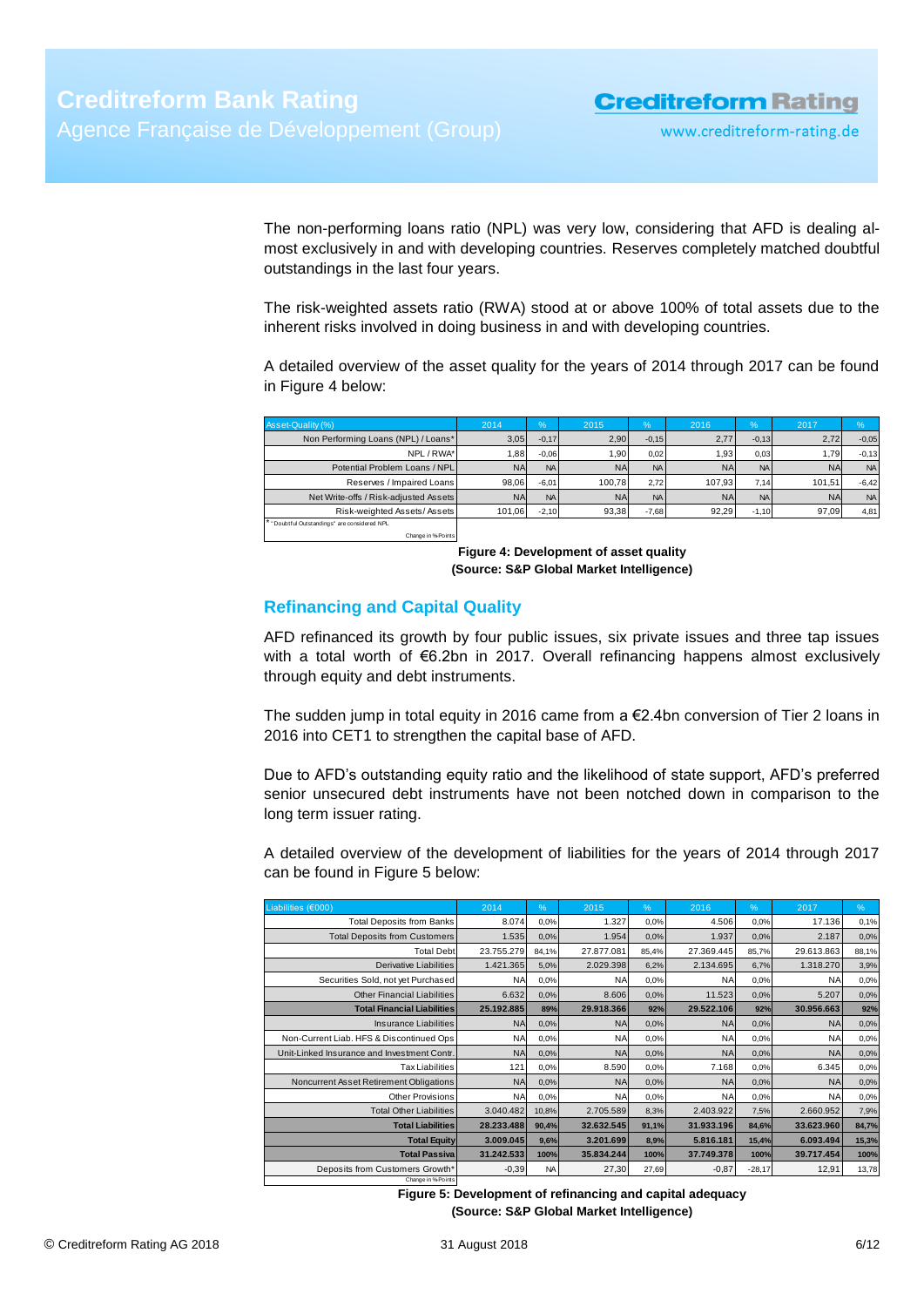www.creditreform-rating.de

Capital ratios decreased substantially over last year, as total RWA increased by over 10% YOY, especially in terms of credit risk due to weighted exposures to sovereigns and other institutions. The level of capital ratios was very much satisfactory, however. Since the change of status for AFD to that of a financial company from credit institution in 2017, it has no more obligations to adhere to leverage ratio rules and thus stopped reporting of this figure. The total equity ratio stood at 15.3% last year, exceptional in comparison to other banks, owing to the capital requirements of a high RWA ratio.

A detailed overview of the development of capital ratios for the years of 2014 through 2017 can be found in Figure 6 below:

| Capital (€000)                                                                                                          | 2014       | %         | 2015       | $\frac{9}{6}$ | 2016       | %         | 2017       | %         |
|-------------------------------------------------------------------------------------------------------------------------|------------|-----------|------------|---------------|------------|-----------|------------|-----------|
| <b>Total Capital</b>                                                                                                    | 5.484.000  | 14,13     | 5.593.000  | 1,99          | 5.860.164  | 4.78      | 6.339.000  | 8,17      |
| Total Risk-weighted Assets                                                                                              | 31.575.000 | 19,04     | 33.462.500 | 5,98          | 34.837.500 | 4,11      | 38.562.500 | 10,69     |
| Capital Ratios (%)                                                                                                      |            |           |            |               |            |           |            |           |
| Core Tier 1 Ratio                                                                                                       | 8,86       | $-2,37$   | 8,70       | $-0,17$       | 15,21      | 6,52      | 14,57      | $-0,64$   |
| Tier 1 Ratio                                                                                                            | 8,86       | $-2,37$   | 9,42       | 0,56          | 16,82      | 7,40      | 16,44      | $-0,38$   |
| <b>Total Capital Ratio</b>                                                                                              | 17,37      | $-0,75$   | 16,71      | $-0,65$       | 16.82      | 0,11      | 16.44      | $-0,38$   |
| Leverage Ratio                                                                                                          | <b>NA</b>  | <b>NA</b> | 7,01       | <b>NA</b>     | 13.67      | 6,66      | NA*        | <b>NA</b> |
| Fully Loaded: Common Equity Tier 1 Ratio                                                                                | 8,86       | $-2,37$   | <b>NA</b>  | <b>NA</b>     | <b>NA</b>  | <b>NA</b> | <b>NA</b>  | <b>NA</b> |
| Fully Loaded: Tier 1 Ratio                                                                                              | 8,86       | $-2,37$   | <b>NA</b>  | <b>NA</b>     | <b>NA</b>  | <b>NA</b> | <b>NA</b>  | <b>NA</b> |
| Fully Loaded: Risk-weighted Capital Ratio                                                                               | 17,37      | $-0,75$   | <b>NA</b>  | <b>NA</b>     | <b>NA</b>  | <b>NA</b> | <b>NAI</b> | <b>NA</b> |
| Total Equity/Total Assets                                                                                               | 9,63       | $-1,37$   | 8,93       | $-0,70$       | 15,41      | 6,47      | 15,34      | $-0,07$   |
| Change in % Points<br>* AFD's status is now that of a financing company, and as such no longer subject to LR regulation |            |           |            |               |            |           |            |           |

**Figure 6: Development of capital ratios (Source: S&P Global Market Intelligence)**

### <span id="page-6-0"></span>**Liquidity**

The liquidity situation of AFD is satisfactory. The loss of LCR classification may have negative consequences for future funding efforts. However, implicit state support should render these implications irrelevant.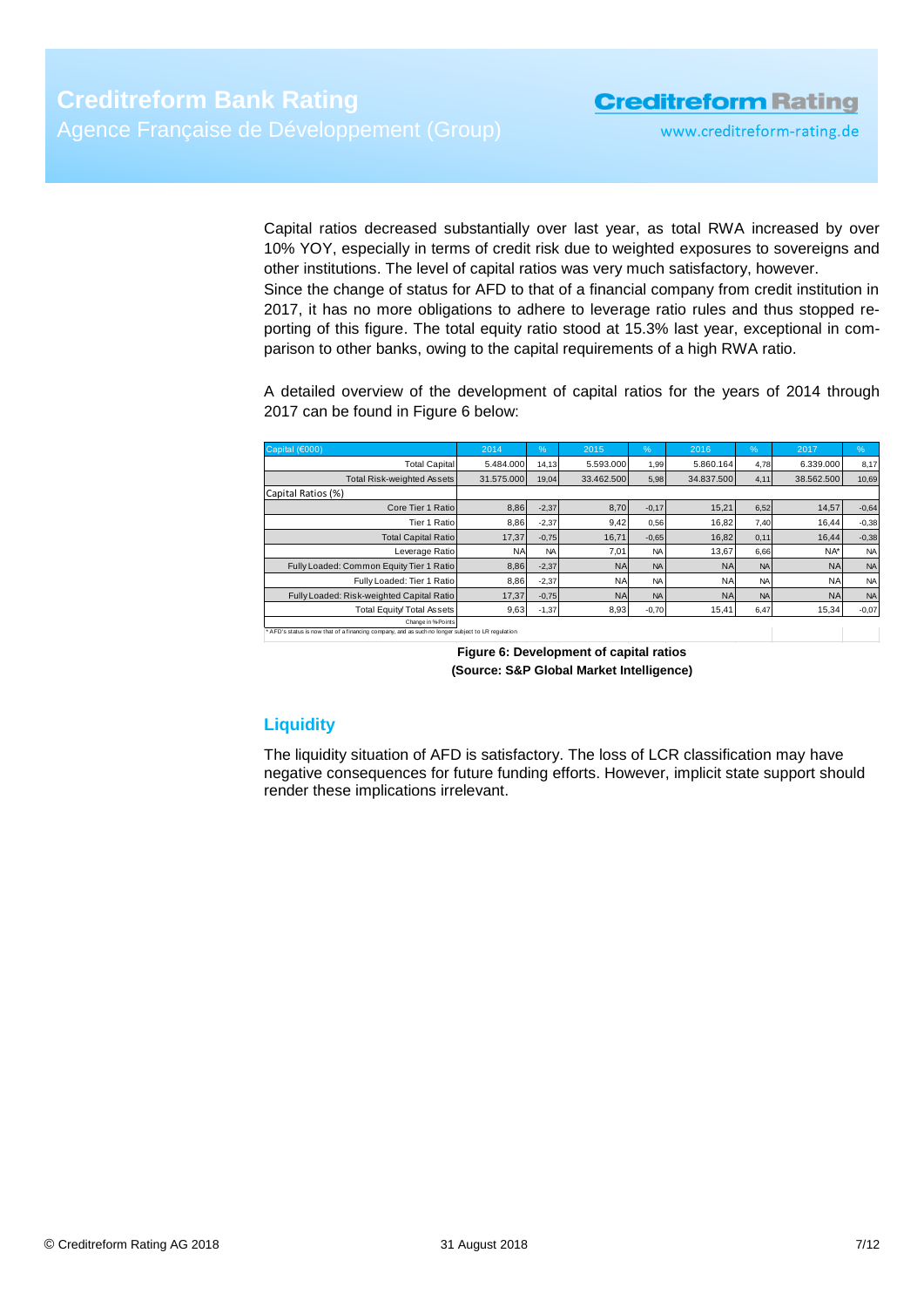### **Conclusion**

The rating of Agence Française de Développement (Group) is predominantly affected by our opinion that there is an almost certain likelihood of support by the French Republic (CRA Rating: AA on 01 June 2018) in the event of financial distress. This owes to the fact the bank benefits from its dual status as EPIC and financial company through nonapplicability of BRRD regulation. In addition, we assume a public interest of the French authorities in the business operations of the bank as it carries out financial operations which contribute to the implementation of the French State's development aid policy. In 2017 AFD changed its legal status from a credit institution to a financial company. This resulted in the loss of ECB oversight and with it the non-applicability of certain banking regulation of which AFD is not subject to any further. The change however facilitated also a loss of LCR classification.

Regardless of the probability of state support, AFD can look back at a satisfactory year of operations.

The operating income has hit a record high and increased for the fourth time in succession, although operating expense increased even more so. Very low costs of risk, coupled with a low tax rate have propelled AFD to a record net profit. As a direct result, earnings figures have generally improved over the previous year.

The asset quality remains satisfactory, with low NPL figures in a generally risky portfolio environment marked by a very high RWA ratio.

AFD refinances itself primarily through bond issues. The loss of LCR classification due to the change of legal status may affect AFD in future rounds of funding as it may affect both existing as well as prospecting future investors negatively.

In a scenario analysis, the rating remains unchanged in the "best case scenario" as well as in the "worst case scenario" as it is bounded by the rating of the French Republic. The rating remains sensitive to the rating of the French Republic. An up- or downgrade would very likely lead to an up- or downgrade in the rating of AFD. The rating of senior unsecured bank debt would behave similarly due to our rating mechanics. The rating is especially sensitive to changes in total equity, bank capital and the debt structure in general.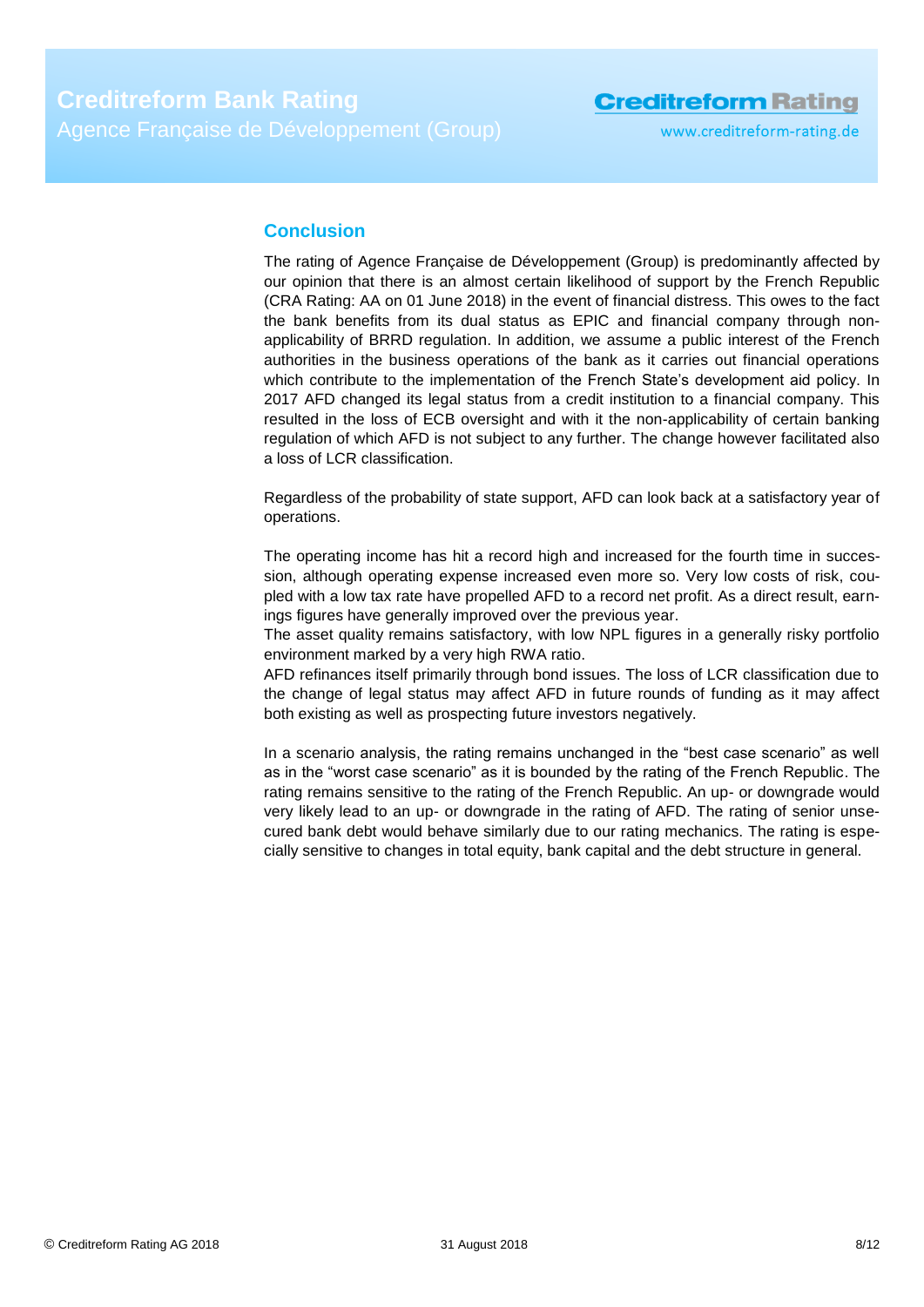www.creditreform-rating.de

### <span id="page-8-0"></span>**Ratings Detail**

**Bank ratings**

The bank ratings are dependent on a host of quantitative and qualitative factors. An improvement in either sub-category may result in a higher rating score.

LT Issuer / Short-Term / Outlook **AA / L1 / stable**

**Bank Capital and Debt Instruments Ratings**

The ratings for bank capital and debt instruments are inter alia dependent on subordination and relative size of the instrument class, based on the long-term issuer rating of the bank.

| Senior unsecured debt: | AA |
|------------------------|----|
| Tier $2(T2)$ :         |    |
| Tier 1 (AT1):          |    |

**Ratings Detail and History**

| Ratings                                           |                    |                         |                  |  |
|---------------------------------------------------|--------------------|-------------------------|------------------|--|
| <b>Bank Issuer Ratings</b>                        |                    |                         |                  |  |
| Type                                              | <b>Rating Date</b> | <b>Publication Date</b> | Ratings          |  |
| LT Issuer / Outlook / Short-Term (Initial Rating) | 31.08.2018         | 31.08.2018              | AA / stable / L1 |  |
|                                                   |                    |                         |                  |  |
| <b>Bank Capital und Debt Instruments</b>          |                    |                         |                  |  |
| Instruments                                       | <b>Rating Date</b> | <b>Publication Date</b> | Ratings          |  |
| Senior Unsecured / T2 / AT1 (Initial Rating)      | 31.08.2018         | 31.08.2018              | $AA/-/-$         |  |
| Figure 8: Ratings Detail and History              |                    |                         |                  |  |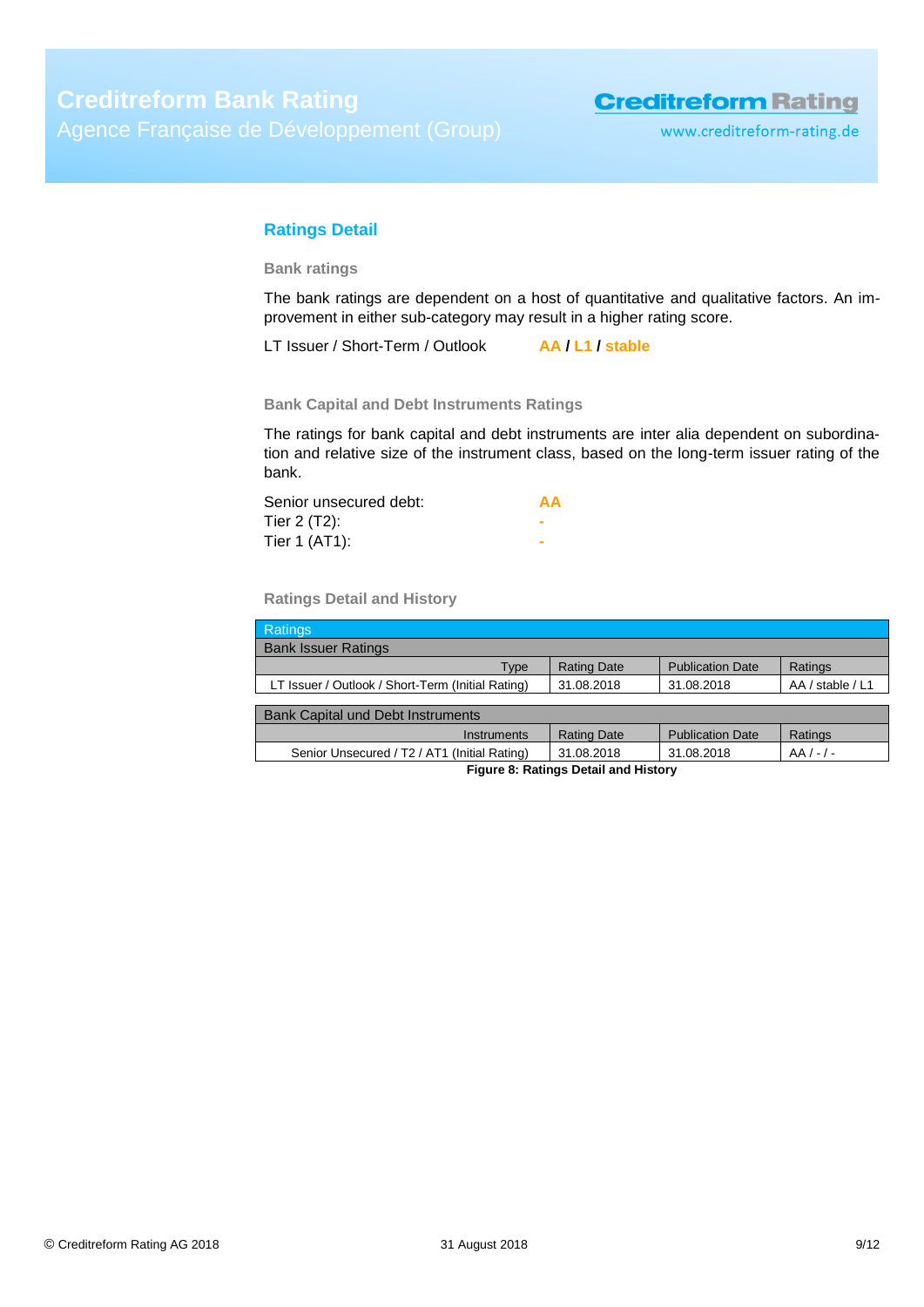#### **Regulatory**

Creditreform Rating AG was neither commissioned by the rating object nor by any other third party for the rating. The analysis took place on a voluntary basis by Creditreform Rating AG and is to be described in the regulatory sense as an unsolicited rating.

The rating is based on publicly available information and internal evaluation methods for the rated bank. The quantitative analysis is based mainly on the latest annual accounts, interim reports, other investor relations information of the bank, and calculated key figures by S&P Global Market Intelligence. Subject to a peer group analysis were 58 competing institutes.

The information and documents processed met the requirements of the rating system of Creditreform Rating AG as published on the website www.creditreform-rating.de. The rating was carried out on the basis of the rating methodology for unsolicited bank ratings as well as the methodology for the rating of bank capital and unsecured debt instruments in conjunction with Creditreform's basic document "Rating Criteria and Definitions".

On 31 August 2018, the rating was presented by the analysts to the rating committee and adopted in a resolution.

The rating result was communicated to Agence Française de Développement, and the preliminary rating report was made available to the bank. There was no change in the rating score.

The rating is subject to one-year monitoring from the rating date (see cover sheet). Within this period, the rating can be updated. At the latest after one year, a follow-up is required to maintain the validity of the rating.

In 2011, Creditreform Rating AG was registered within the European Union according to EU Regulation 1060/2009 (CRA-Regulation). Based on this registration, Creditreform Rating AG (CRA) is permitted to issue credit ratings within the EU, and is obligated to comply with the provisions of the CRA-Regulation.

#### **Conflict of Interests**

No conflicts of interest were identified during the rating process that might influence the analyses and judgements of the rating analysts involved nor any other natural persons whose services are placed at the disposal or under the control of Creditreform Rating AG and who are directly involved in credit rating activities or in approving credit ratings and rating outlooks.

In the event of providing ancillary services to the rated entity, CRA will disclose all ancillary services in the credit rating report.

#### **Rules on the Presentation of Credit Ratings and Rating Outlooks**

The approval of credit ratings and rating outlooks follows our internal policies and procedures. In line with our 'Rating Committee' policy, all credit ratings and rating outlooks are approved by a rating committee based on the principle of unanimity.

To prepare this credit rating, CRA has used the following substantially material sources:

- 1. Transaction structure and participants
- 2. Transaction documents
- 3. Issuance documents

There are no other attributes and limitations of the credit rating or rating outlook other than those displayed on the CRA website. Furthermore, CRA considers satisfactory the quality and extent of information available on the rated entity. In regard to the rated entity Creditreform Rating AG regarded the available historical data as sufficient.

Between the time of disclosure of the credit rating to the rated entity and the public disclosure, no amendments were made to the credit rating.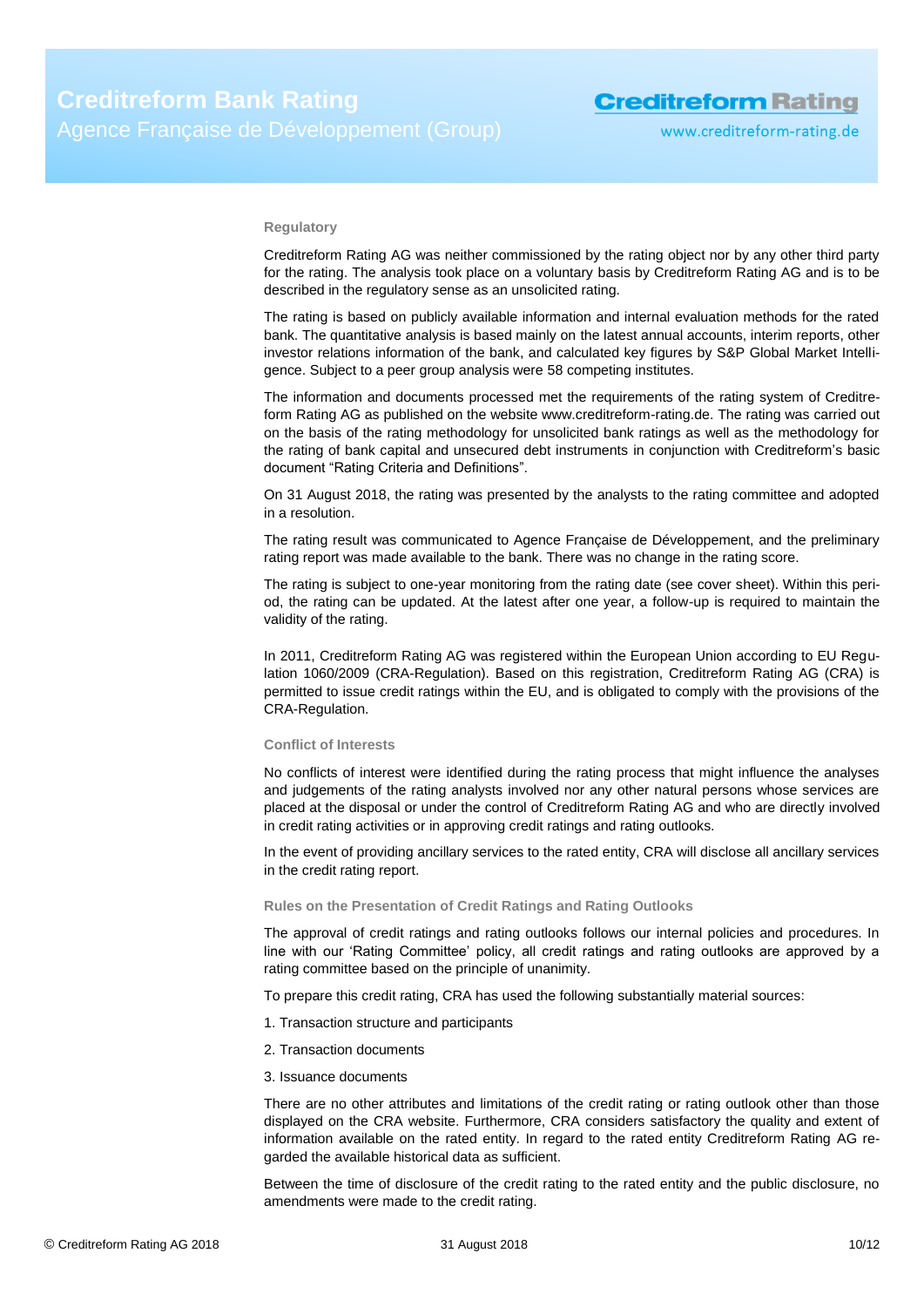www.creditreform-rating.de

The 'Basic Data' information card indicates the principal methodology or version of methodology that was used in determining the rating, with a reference to its comprehensive description.

In cases where the credit rating is based on more than one methodology or where reference only to the principal methodology might cause investors to overlook other important aspects of the credit rating, including any significant adjustments and deviations, Creditreform Rating AG explains this fact in the rating report and indicates how the different methodologies or other aspects are taken into account in the credit rating. This information is integrated in the credit rating report.

The meaning of each rating category, the definition of default or recovery and any appropriate risk warning, including a sensitivity analysis of the relevant key rating assumptions such as mathematical or correlation assumptions, accompanied by worst-case scenario credit ratings and best-case scenario credit ratings are explained.

The date at which the credit rating was initially released for distribution and the date when it was last updated including any rating outlooks is indicated clearly and prominently in the 'Basic Data' card as a "rating action"; initial release is indicated as "initial rating", other updates are indicated as an "update", "upgrade" or "downgrade", "not rated", "confirmed", "selective default" or "default".

In the case of a rating outlook, the time horizon is provided during which a change in the credit rating is expected. This information is available within 'Basic Data' information card.

In accordance to Article 11 (2) EU-Regulation (EC) No 1060/2009, a registered or certified credit rating agency shall make available, in a central repository established by ESMA, information on its historical performance data including the rating transition frequency and information about credit ratings issued in the past and on their changes. Requested data are available at the ESMA website: https://cerep.esma.europa.eu/cerep-web/statistics/defaults.xhtml.

An explanatory statement of the meaning of Creditreform's default rates are available in the credit rating methodologies disclosed on the website.